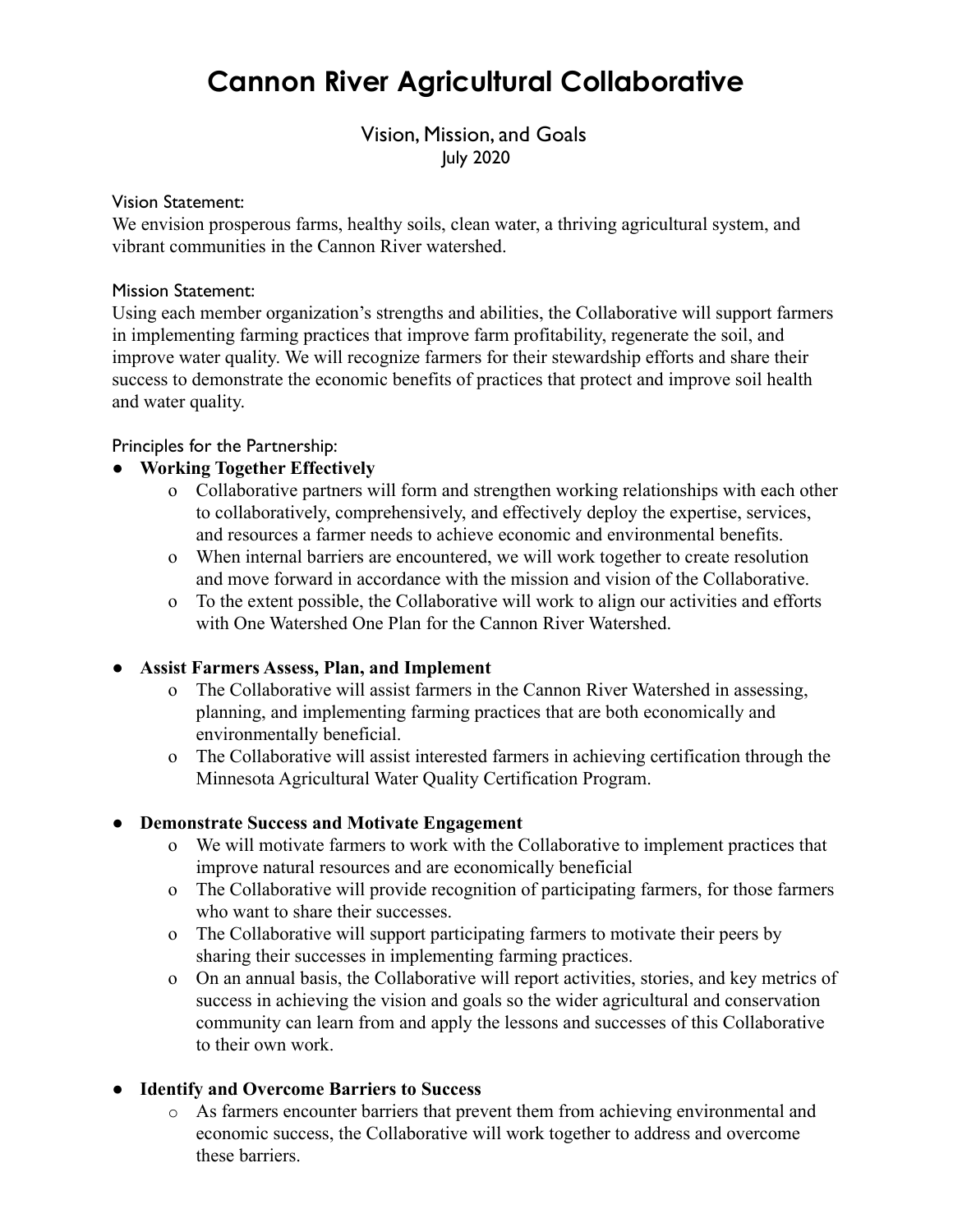Goals:

- **● Field to Market**
	- o The CRAC partnership will be registered on the Field to Market project database beginning in 2020. Field to Market provides visibility of the partnership to leaders across the country while also providing a standardized process for designing and evaluating sustainable agriculture projects.
	- o The Continuous Improvement goals are not scientific in scope. The goals will focus on the three sub-watersheds: Medford Creek, Rush Creek, and Prairie Creek. The baseline numbers will be from 2019 and will be measured and reported at the end of each year.

## **● Metrics Tracked:**

- o Number of new MAWQCP Certified acres and percentage certified acres in each in each sub-watershed
	- Why it Matters: Shows CRAC members worked together to certify a grower and exemplifies the size/scale of the practice
	- How to Measure: To trace back to partnership, receive a list of new certified growers in sub-watershed and identify if they worked with a CRAC partner
- o Number of new MAWQCP Certified growers in each sub watershed
	- Why it Matters: Shows CRAC members worked together to certify a grower, exemplifies cultural shift and size of farms
	- How to Measure: To trace back to partnership, receive a list of new certified growers in sub-watershed and identify if they worked with a CRAC partner
- o Number of farms assessed for MAWQCP certification but not certified
	- Why it Matters: Shows the number of growers interested in conservation
		- How to Measure: Receive list of farmers from MDA and identify who worked with CRAC partner
- o Number of acres enrolled in Truterra in each sub-watershed
	- Why it Matters: Allows more data to be aggregated into the system that can shed light on a variety of insights; engages farmer in thinking about their farm data in a different way; allows us to pull more specific data if needed for reporting (with permission of grower)
	- How to Measure: receive report of number of new acers in sub-watersheds that have been tracked in Truterra

| Sub-Watersh<br>ed              | <b>Total</b><br>Acres | <b>Certified</b><br>Acres | <b>Certified</b><br><b>Growers</b> | % Acres<br><b>Certified</b> | # Assessed<br><b>Growers</b> | # Acres<br>in<br><b>Truterra</b> |
|--------------------------------|-----------------------|---------------------------|------------------------------------|-----------------------------|------------------------------|----------------------------------|
| <b>Medford</b><br><b>Creek</b> | 14,234                | 80                        | 1                                  | 0.5%                        | 0                            |                                  |
| <b>Rush Creek</b>              | 14,351                | 189                       | 1                                  | 1.3%                        | 0                            |                                  |
| <b>Prairie Creek</b>           | 51,035                | 2,638                     | 11                                 | 5.2%                        | 6                            |                                  |

# **● Baseline Metrics (2019)**

## **● Sub-Watershed Yearly Goals**

- **o** Medford Creek
	- Double certifications each year until certifying 5 farmers and 500+ acres per year  $(8\% \text{ of acres by } 2023)$